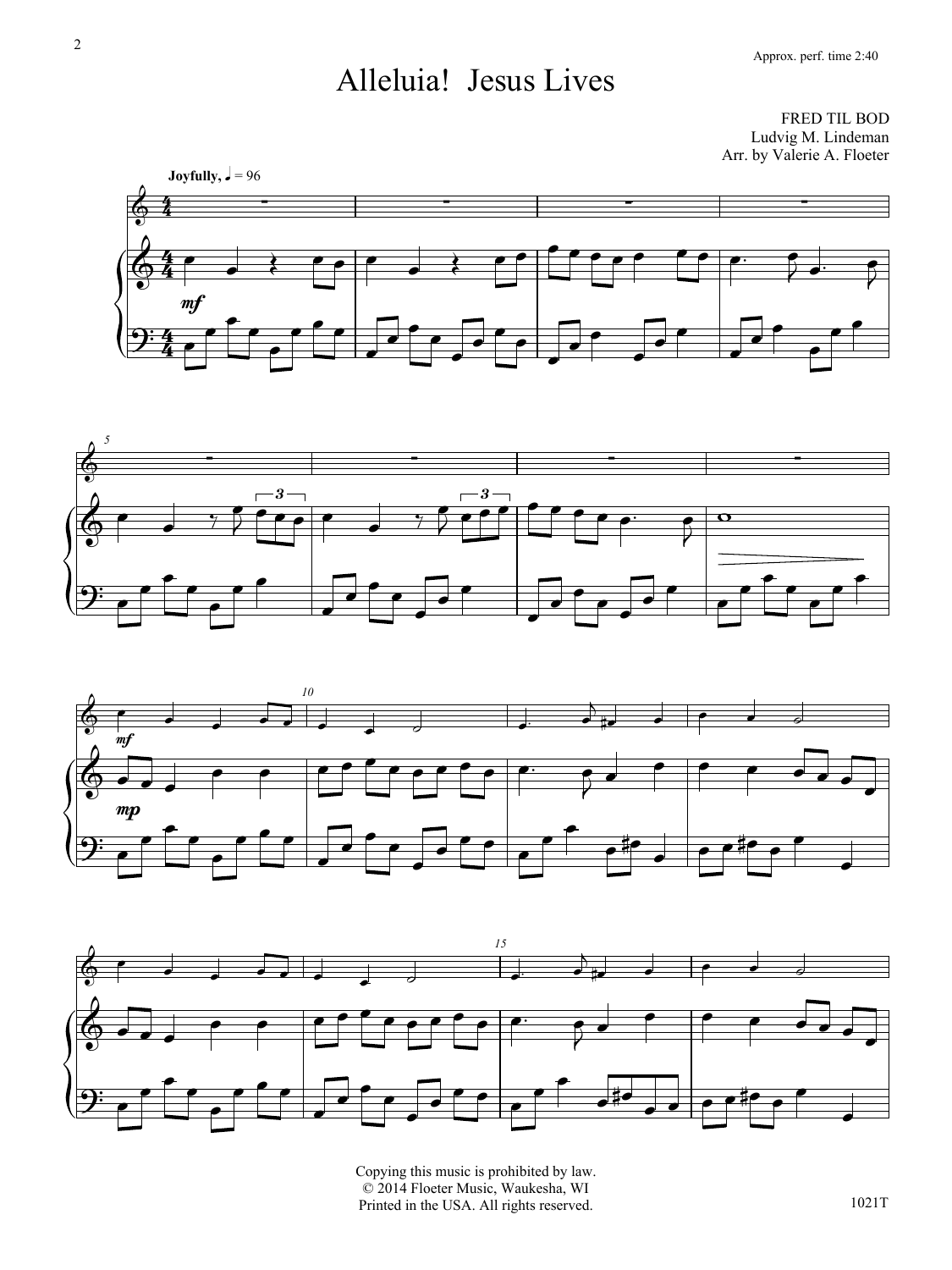## Lord, Enthroned in Heavenly Splendor

BRYN CALFARIA William Owen Arr. by Valerie A. Floeter









Copying this music is prohibited by law. © 2014 Floeter Music, Waukesha, WI Printed in the USA. All rights reserved.